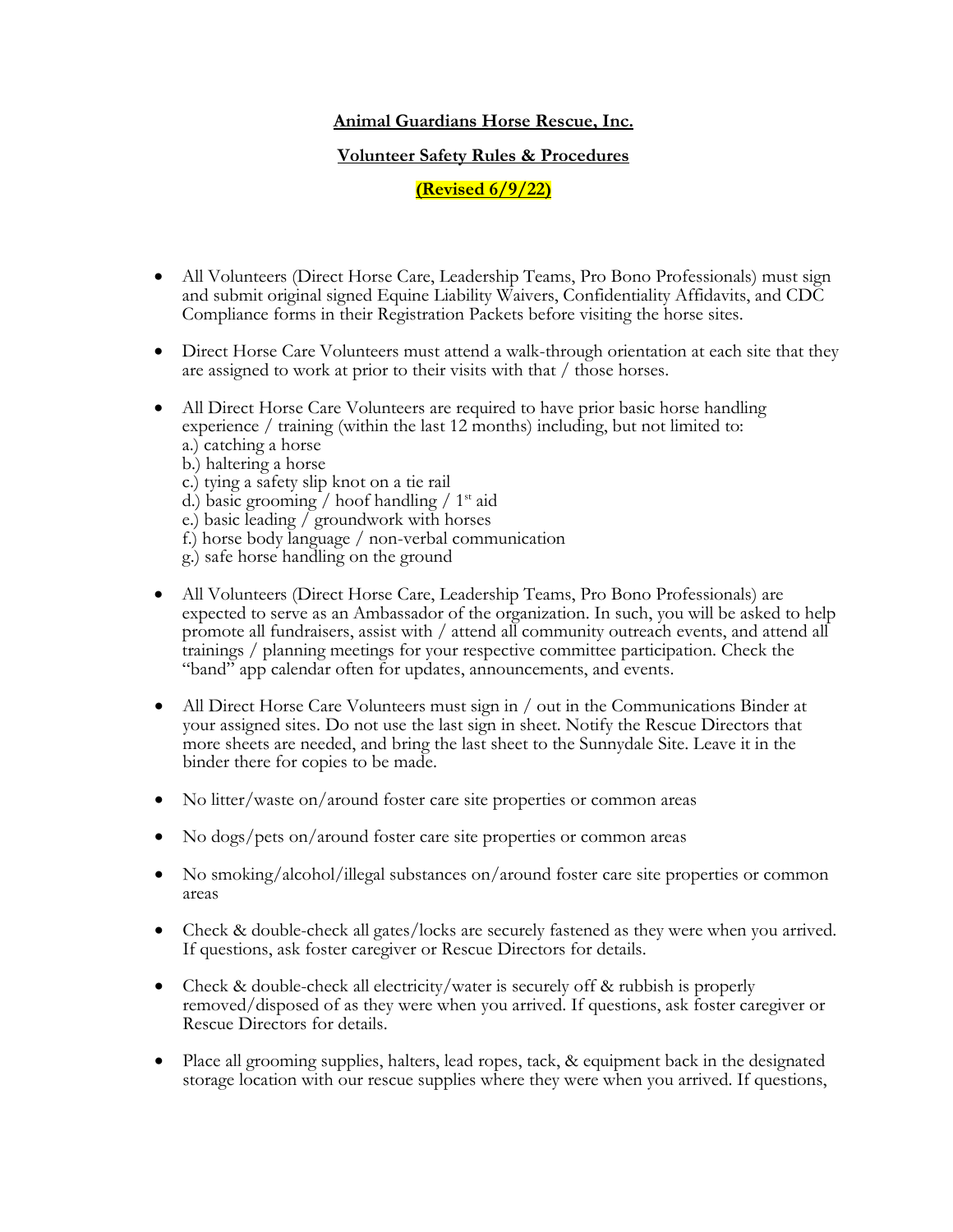ask foster caregiver or Board Member for details. All rescue supplies are marked with "AGHR" and some have the horse's name on them.

- No loud radios, boisterous behavior, or disrupting the foster caregivers in their personal residences.
- Telephone calls or texts/emails to boarding stable or foster care homeowners are preferred if you need to contact them while on site. In case of emergency that cannot wait, you may respectfully knock on the door to report veterinary emergency that needs immediate attention. Otherwise, please refrain from disturbing the residents, while on their properties. Vet emergencies should be reported to the Rescue Directors immediately or within 24 hours of the incident. Accidents / injuries to horses / humans while on the property must be reported within 24 hours to Rescue Directors, and Accident Form must be filled out and turned in immediately after the occurrence.
- All Direct Horse Care Volunteers will be provided with an initial evaluation of horse handling skills. Once approved, Volunteers will be assigned specific horse sites based on their experience and personality-horsenality match (not based on the proximity to your home).
- All horses must be hand-walked in a controlled  $\&$  safe manner using halters  $\&$  lead ropes in/out of stalls, through gates, through herds, near washing/grooming areas, & in common areas / turn outs.
- No unannounced visitors with the Volunteer. Any/all visitors must be pre-approved and written on the Volunteer's Liability Waiver in advance.
- All Participants under the age of 18 must be wearing a safety helmet at all times (bicycle or horse riding helmet is ok) while around our horses. All Volunteers under the age of 18 must be accompanied by a Rescue Director during Horse Powered Reading activities while in the arena. Parents must remain within visual range, but may not enter the arena during Horse Powered Reading sessions.
- No riding the rescue horses on / off / around any of the properties. This is a liability issue.
- No hand-feeding treats to any horses at any sites. You are welcome to bring tiny cut up bits of carrots / apples to give to some of our horses in their feeder bowls after you finish your Volunteer work with them. Please ask the Rescue Directors prior to feeding treats to the horses. Some are insulin resistant and cannot eat them. Some have worn or missing teeth and will choke. Hand-feeding horses causes them to become nippy / bite.
- All Direct Horse Care Volunteers will be trained specifically how to work with horses / ponies for Horse Powered Reading ground work activities. You will be trained to use specific materials in specific ways to desensitize and "play" with our horses using Parelli Natural Horsemanship and Forever Foundation Program natural horsemanship ground work training. Please do not use tack, equipment, or materials / supplies at any horse site without being given direct instruction on how and when to use it.
- Foster Care and Boarding Stable Site Visitations are limited to Monday through Saturday, during pre-scheduled visitation hours. Sites are open from 9am to 6pm, with advanced notice of your schedule. Some sites are open from 10am to 4pm. Check with the Rescue Directors to schedule your hours. No unannounced visits / after-dark visits are allowed. All Direct Horse Care Volunteers are required to join our "band" group app, and to write their Site Visitation schedules in the "band" calendar every month, by the  $3<sup>rd</sup>$  day of the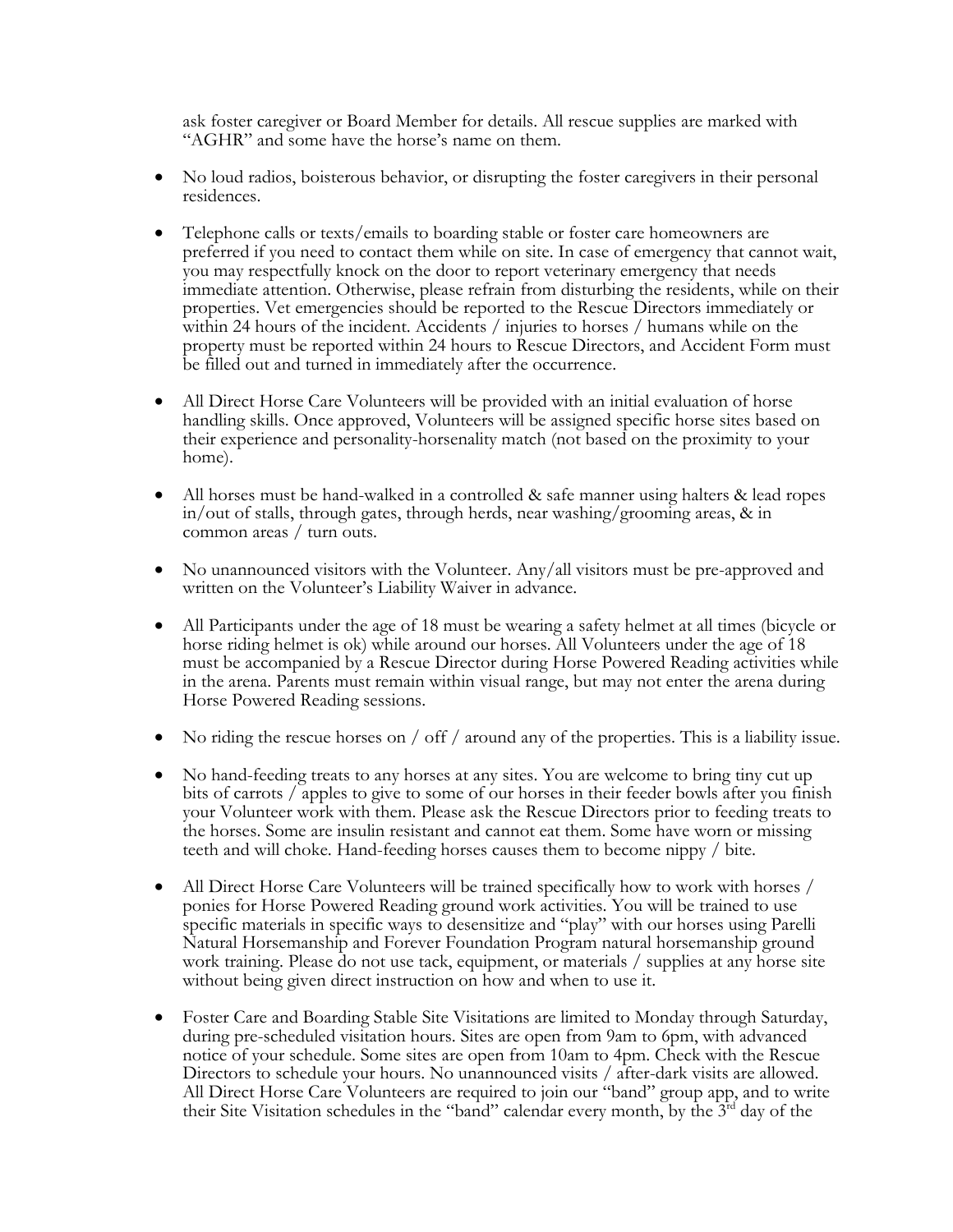month. No drop-ins are allowed. All visits must be scheduled on "band" and approved by the Rescue Directors. Fosters and boarding stable owners will notify the Rescue Directors if they do not want visits on certain days / times. Thank you for your cooperation.

- There is no restroom at our foster care sites. Please use the restroom before or after your site visit. There will be restrooms available at some of the Horse Powered Reading sessions and community outreach events. But by rule of thumb, please take care of your business before or after your visits at foster care homes.
- Absolutely no feeding the rescue horses without specific instruction to do so by Rescue Directors. All feeding is done by the Fosters / Boarding Stable Owner. Volunteers may not feed our horses. Do not use feed to "catch" a horse in a pen / pasture. Ask the Rescue Directors if you need help.
- While grooming / bathing the rescue horses, do not spray them in the faces with water, grooming supplies, or fly spray. Instead, wipe their faces with a wet washcloth, soft brush, or your hand. This prevents them from throwing their faces up in the air and becoming head-shy.
- Please maintain all grooming, Horse Powered Reading, and first aid materials in user-ready condition. Clean materials after you use them. Disinfect / sanitize all surfaces touched before and after use. Store all materials where you found them when you arrived. If you run out of supplies or accidentally break / lose something, notify the Rescue Directors immediately so they can be replaced.
- All Volunteers & visitors must dress in proper equestrian attire: long pants (jeans or breeches preferred), work or riding boots, well fitted shirts - no loose or dangling jewelry, and all women/girls should have hair pulled back away from their faces so as not to become caught in any tack / equipment.
- Please turn off, or switch, your cell phone to vibrate, so as not to spook or scare the horses when you are visiting them. It is a good idea to keep cell phones charged before your visit, and do not visit the horses alone without a cell phone in case you need to call 9- 11 or call the foster caregiver or Board of Directors for an emergency. Again, safety first.
- Volunteers must provide service for a minimum of 6 to 10 hours per month. In order to remain on Active status, Volunteers must serve for 3 consecutive months. It is encouraged that all Volunteers join the organization with annual Membership dues, which is voluntary and tax-deductible. Membership incudes your rescue shirt, training materials, gifts / awards throughout the year, participation in events / training activities. Membership supports the business expenditures for the organization (i.e. website, P.O. Box, emarketing, training packets, newsletters, etc.) Membership is very appreciated. Volunteers are encouraged to participate in our regular Membership Drives year-round to help us increase our Member-Supporters year-round.
- All Volunteers are encouraged to participate in a minimum of 2 special events throughout the year. This may include community outreach events, fundraisers (live / online), silent auctions, tack sales, trainings, experiential learning programs, natural horsemanship training clinics, Forever Foundation Training Program, and Horse Powered Reading sessions. You get out of the organization what you put into it. We encourage involvement in planning, collaboration, and assisting with fun events.
- In case of inclement weather or natural disaster, follow the Safety Rules and Procedures posted in the Binders at each site. In the necessity for evacuation, please call the Rescue